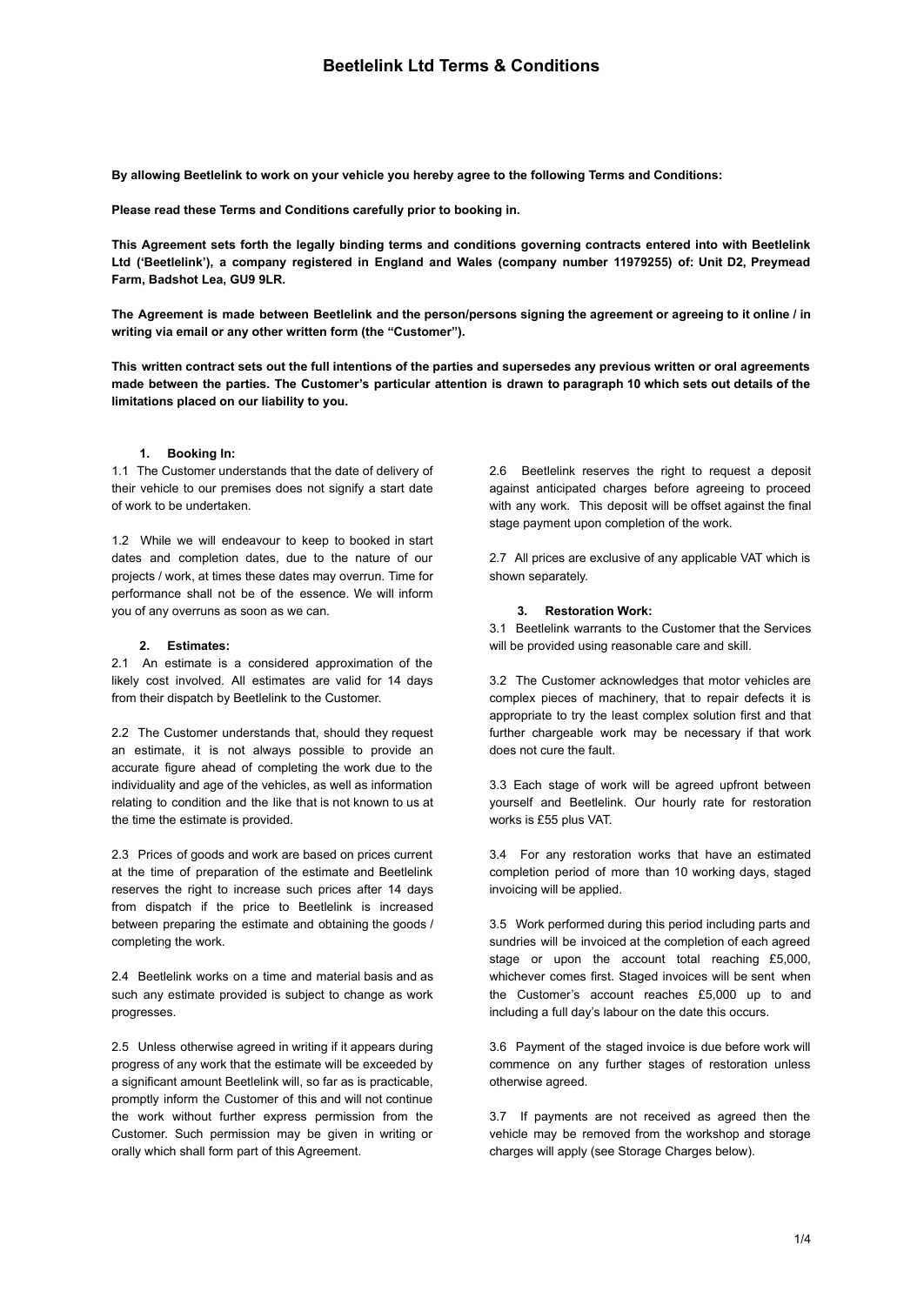## **4. Diagnostic / Health Check:**

4.1 Should you request a diagnostic / health check inspection of your vehicle this will be charged at our current hourly rate of £55 plus VAT. The health check can range from 30 min to 3 hours or more in duration.

4.2 Following the diagnostic / health check, we will produce a summary of our findings and recommendations on any remedial works.

4.3 Before any further works are undertaken beyond the initial inspection, we will communicate to you the recommended works and will require your written or oral consent to proceed with the work. This can be done via email communication if necessary.

# **5. Vehicle Parts:**

5.1 Whilst Beetlelink will recommend the best available parts at the time of work being carried out, we cannot be held responsible for manufacturing defects that may arise after installation.

5.2 The Customer is responsible for due care and upkeep of the vehicle and its constituent parts.

5.3 It is advisable to become familiar with your own vehicle / engine and should something not feel right, have it checked out immediately. Do not allow a small problem to become a large problem. Beetlelink will not be held responsible for any damages / faults to vehicles as a result of neglect by customers (including any delay in reporting an issue) following works carried out by ourselves.

### **6. Sundries:**

Beetlelink reserves the right to charge for sundries used during work on the Customer's vehicle; This can include amongst other things - paper towels, latex gloves, degreaser, brake cleaner, lubricants, electrical terminals, nuts and bolts, etc.

### **7. Cost Updates:**

7.1 Once work has commenced on your vehicle we will send you rolling cost updates via WhatsApp (This is only possible if you have the app installed on your device). Please note: this is not an invoice but a tracker of your account status. We aim to give you a current figure for your account with us valid as of 17:30 the day prior to receipt of the message - this means there will often be a further day's labour / parts on your account in addition to the figure shared with you.

7.2 We are unable to support replies to these messages so please continue to direct queries via email or phone as usual.

7.3 This service is designed to keep our customers well informed of expected payments so please do let us know asap if you have any concerns. If in the event you require us to halt work on your vehicle, requests must be received prior to 18:00 on the day of receipt to prevent work commencing the following day and further charges being applied.

7.4 Whilst we will endeavour to update daily, this will not always be possible and should you not receive a message this is not an indication that work has not been carried out.

7.5 If you would like to request an invoice with a full breakdown of costs you are more than welcome to do so at any time.

## **8. Payments:**

8.1 Payments shall be made in full upon completion of any work undertaken and/or upon provision of an invoice and, in any event, prior to or upon collection of the vehicle.

8.2 Credit card, cash or bank transfer are the only methods of payment accepted.

8.4 Beetlelink does not operate a credit account system for customers; we require payment of each invoice within seven days of its receipt. We do however realise the importance to customers of having an opportunity to review work carried out and charges levied before making payment. It is therefore essential that you review your itemised invoice immediately on receipt so that, in the event you do have any queries either on the work we have done or the invoice itself, you can contact us within the seven day payment period, allowing us to respond appropriately.

8.5 Any queries on the invoice itself will be dealt with promptly and any adjustments made as appropriate. Any queries on work carried out will be investigated within timescales which we will agree with you. Please ensure that your invoice is settled within these terms. In the event we are required to correspond with you about an outstanding account, we reserve the right to apply an administrative fee of £50 + VAT per letter to your account.

8.6 It is the responsibility of the Customer to ensure that they have the ability to settle their invoice within a timely manner.

8.7 Beetlelink reserves the right to retain a vehicle (or keys to a vehicle) under lien until payment is made in full.

8.8 If the Customer shall fail to pay monies due to Beetlelink and/or to collect the vehicle within 60 days of being notified that the work has been completed, Beetlelink may sell the vehicle in order to recover the debt owed and the Customer agrees that upon such sale title in the vehicle shall be transferred to the purchaser. Upon any such sale Beetlelink shall pay any balance of the proceeds of sale to the Customer after deducting all monies due to the Company and all costs of sale. In the event of a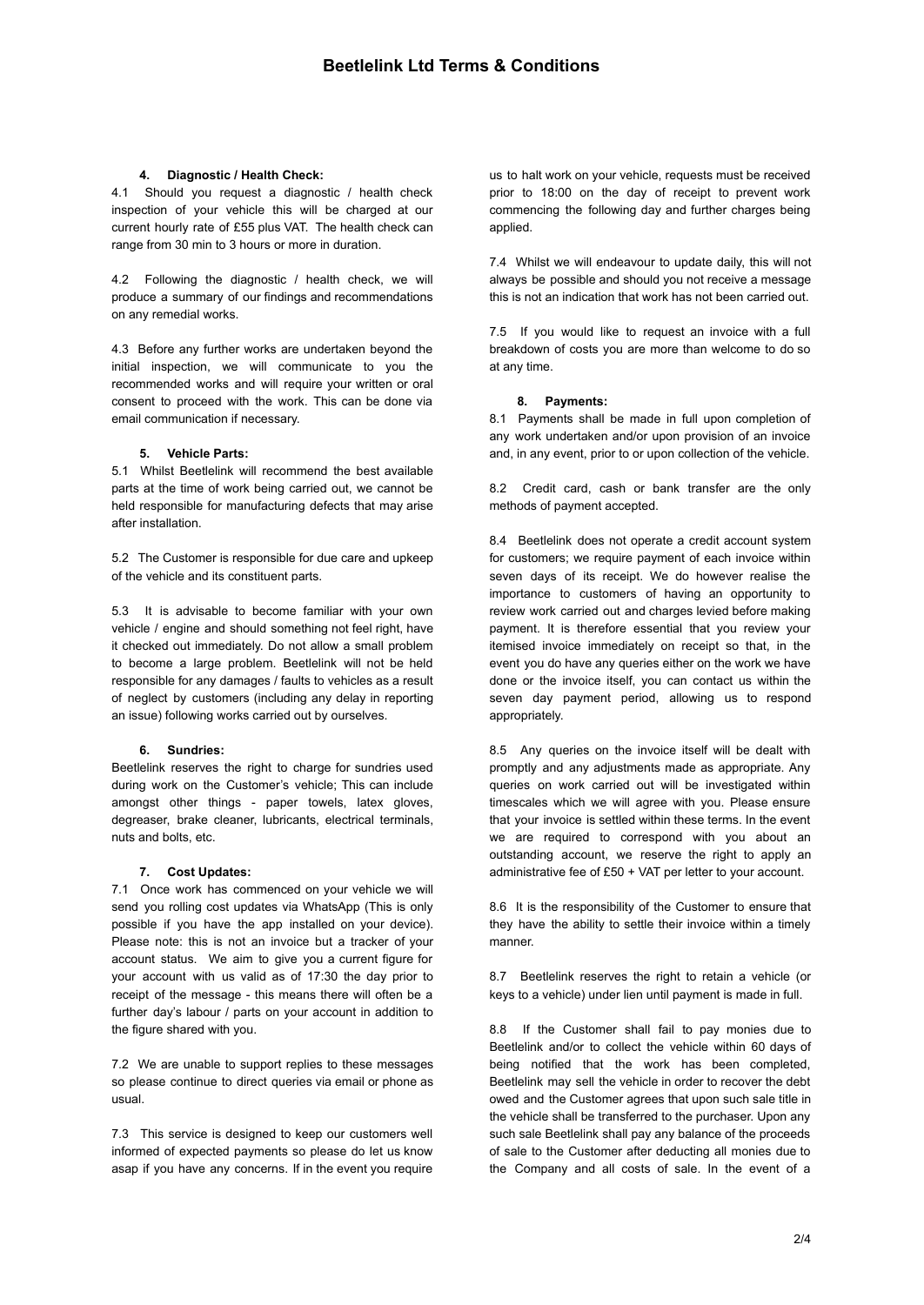shortfall following sale of the vehicle the difference will be owed by the customer to Beetlelink.

# **9. Storage Costs:**

9.1 Should the Customer put work on hold at any time or stage payments on restoration works are not adhered to, the Customer's vehicle will be removed from the workshop and Beetlelink reserves the right to charge a daily storage fee of £15/day + VAT.

9.2 Beetlelink reserves the right to cap the number of storage days the Customer's vehicle is held as we deem necessary after which time Beetlelink reserves the right to have the vehicle removed from the premises at the Customer's cost and/or for the vehicle to be sold or otherwise disposed of as we see fit..

### **10. Limitation of Liability:**

10.1 The restrictions on liability in this clause 10 apply to every liability arising under or in connection with the contract including for negligence.

10.2 Nothing in the Contract limits any liability which cannot legally be limited, including liability for:

(a) death or personal injury caused by negligence:

(b) fraud or fraudulent misrepresentation; and

(c) breach of the terms implied by section 12 of the Sale of Goods Act 1979 or section 2 of the Supply of Goods and Services Act 1982 (title and quiet possession).

10.3 Subject to clause 10.2, Beetlelink's total liability to the Customer shall not exceed £5,000.

10.4 Although Beetlelink is covered by public liability insurance, we cannot be held responsible for the overall condition of your vehicle.

105. Due to the age of these vehicles the Customer must take reasonable steps to ensure the vehicle is kept up to a safe standard.

10.6 All warning lights must be in operation and observed and vehicles should be driven in a manner that they were designed for.

10.7 Beetlelink cannot be held responsible for Customer's abuse or neglect of the vehicle.

10.8 The role of Beetlelink is to inspect, diagnose and / or repair set aspects of air-cooled and water-cooled Volkswagen and early Porsche vehicles as instructed by the Customer.

10.9 Beetlelink can give no guarantees or warranty to any parts or repairs other than the manufacturer's warranty if applicable.

10.10 Beetlelink can take no responsibility to any area other than that being worked on or previously worked on within 14 days.

10.11 Beetlelink is not responsible for loss or damage to vehicles or other property whatsoever or however occasioned, except when such a loss or damage is caused by the sole negligence of Beetlelink or its employees. Under no circumstances will the Company accept liability for loss or damage outside its control or for any indirect loss, consequential loss, loss of profits, loss of business, loss of use or any special loss.

## **11. Insurance & Damages:**

11.1 Although every care is taken to protect your vehicle while in the care of Beetlelink, we cannot be held responsible for any breakages during a repair i.e. broken bolts, studs, fixings, etc. Any breakages will be communicated to the Customer and repaired or replaced at the Customer's expense.

11.2 We carry insurance under a full motor trade policy. This covers loss or damage to your vehicle resulting from our negligence only. All other risks must be covered by your existing policy, which you should keep in force throughout the period your vehicle is with us, to the value agreed with your insurer. If your vehicle suffers loss or damage whilst in our custody or under our control, our liability shall be limited to the proceeds of our insurance cover in that regard.

### **12. Photographs on Social Media:**

From time to time we may post pictures of car restoration / repair works carried out by Beetlelink on our social media platforms and websites. Unless you inform us otherwise, you give us your permission to include pictures of your vehicle in this way.

### **13. Force Majeure**

We shall not be in breach of contract or otherwise liable for any delay or failure to deliver any goods or perform any services arising out of any cause beyond our reasonable control. The time for performance of such obligations shall be extended accordingly.

### **14. Entire Agreement**

14.1 This Agreement constitutes the entire agreement between the parties and supersedes all previous agreements between the parties relating to its subject matter.

14.2 Each party acknowledges that in entering into this Agreement; it has not relied on, and shall have no right or remedy in respect of, any statement, representation, assurance or warranty (whether made negligently or innocently) other than as expressly set out in this Agreement.